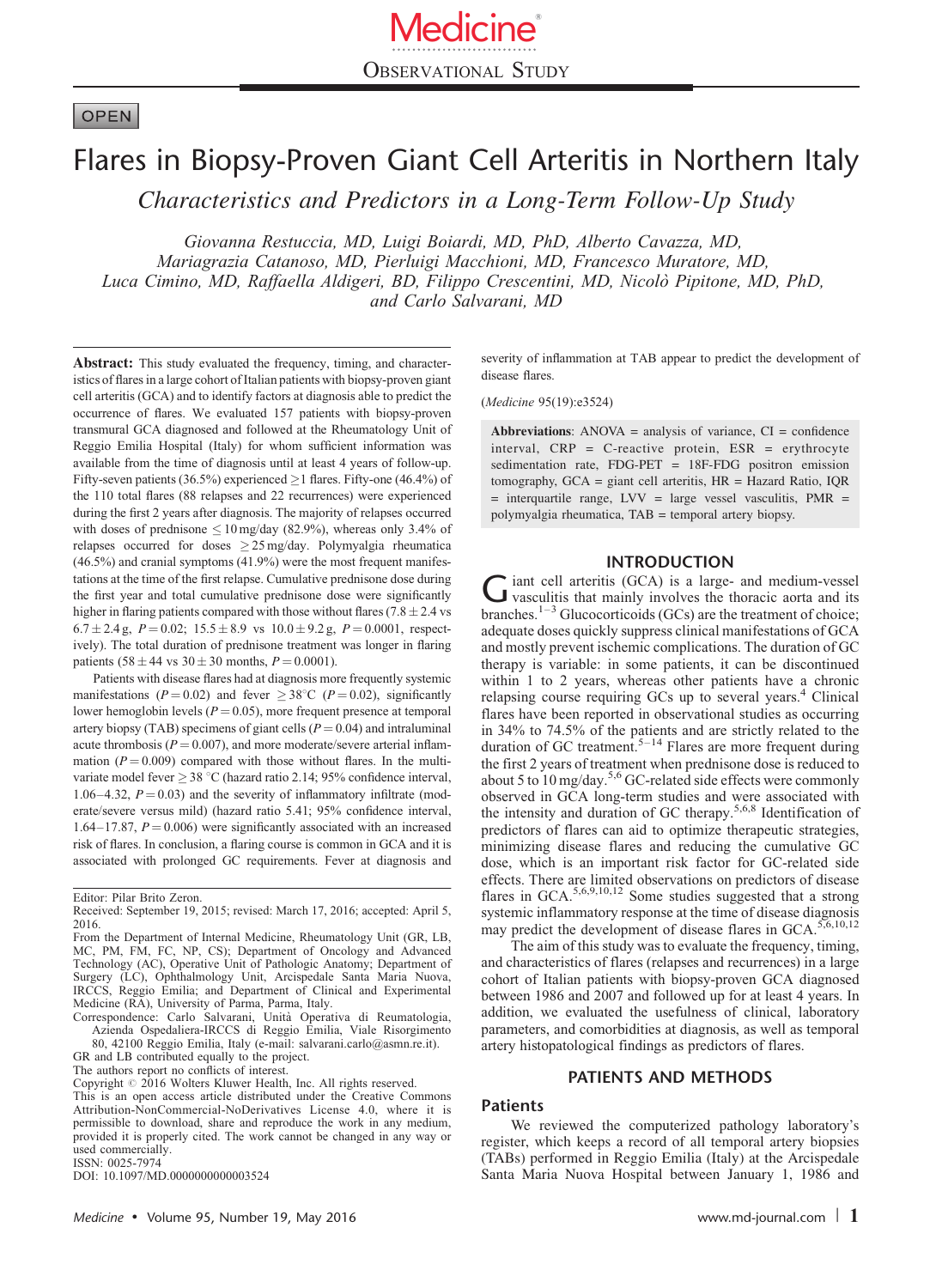December 31, 2007. The positive specimens were reviewed by a pathologist (AC) with expertise in vasculitis.

Patients were diagnosed as having biopsy-proven GCA if the histological examination of the TAB showed transmural infiltration of mononuclear cells in the arterial wall with or without giant cells. TAB procedures in Reggio Emilia have been<br>described elsewhere.<sup>15,16</sup> TAB was routinely performed in all patients with clinical manifestations of GCA. The length of TAB was  $\geq$ 0.5 cm in all cases. We included only those patients diagnosed and followed by our Department of Rheumatology for whom sufficient information was available from the time of diagnosis until at least 4 years of follow-up. A total of 157 patients satisfied the inclusion criteria and were included in the study. Although this study is retrospective, all patients were uniformly evaluated and treated. In this cohort study, we followed the Strengthening the Reporting of Observational Studies in Epidemiology (STROBE) recommendations for reporting descriptive observational studies.<sup>[17](#page-9-0)</sup> The study was approved by the local Ethics Committee.

All medical records of these 157 patients were reviewed. Besides demographic features and comorbid conditions (hypertension, diabetes mellitus, hypercholesterolemia, hypertrigly-ceridemia, and smoking status),<sup>[15](#page-9-0)</sup> the following clinical data at the time of diagnosis were assessed: headache, abnormal temporal arteries on physical examination, scalp tenderness, jaw claudication, carotidodynia, visual manifestations (transient visual loss including amaurosis fugax, permanent visual loss, and diplopia), cerebrovascular accidents (stroke and/or transient ischemic attack), systemic signs/symptoms (at least one of the following: asthenia, anorexia, weight loss of at least 4 kg, or fever), fever  $\geq 38^{\circ}$ C, polymyalgia rheumatica (PMR) (bilateral marked aching and stiffness without other apparent cause in at least 2 of the following regions: neck, shoulder girdle, and hip girdle), and distal musculoskeletal manifestations.

Laboratory parameters were measured before the onset of GC therapy and during the follow-up. Erythrocyte sedimentation rate (ESR) was determined using the Westergren method (since most of our patients were women older than 50 years, the upper limit of normal considered for ESR was 30 mm/h). Creactive protein (CRP) was measured by nephelometry (NA latex CRP kit; Behringwerke, Marburg, Germany; upper limit of the normal reference range 0.5 mg/dL). Hemoglobin levels (anemia if  $\leq 12$  g/dL) and platelet count (elevated if  $\geq$  450,000 mm<sup>3</sup>) were also considered.

The pathologist (AC) evaluated the following pathological findings in temporal artery biopsy specimens: presence of giant cells, intraluminal acute thrombosis, laminar necrosis, calcifications, and intimal thickening. He also categorized the degree of inflammation present in temporal artery specimens as mild, moderate, and severe (Figure 1).<sup>[18](#page-9-0)</sup> All patients with visual loss at diagnosis or during the follow-up period were examined by an ophthalmologist (LC). Visual acuity was measured using a Snellen chart, and visual field was tested with a Goldmann perimeter.

All patients with GCA were initially treated with prednisone (40–60 mg/day). Some patients with visual ischemic manifestations also received intravenous pulses of methylprednisolone (1 g/day for 3 consecutive days) followed by prednisone 60 mg/day. The initial dose of prednisone was maintained for the first month, then the dosage was reduced by 5 mg every 2 to 4 weeks to 20 mg/day. Subsequently, the reduction of prednisone dose <20 mg/day was slower and individualized. Generally, prednisone was reduced by 2.5 mg every 2 to 4 weeks to 10 mg and then by 1 mg every 1 to 2



temporal artery biopsy specimens: mild (A), moderate (B) and severe (C). (A) Hematoxylin-Eosin, 40 x; (B,C) Hematoxylin-Eosin,  $20\times$ .

months until suspension, provided no relapses occurred. If relapses occurred, prednisone dose was increased by 10 to 15 mg/day above the previous effective dose, whereas in the event of recurrences, prednisone dosage 10 to 15 mg/day was reinitiated. If asymptomatic increases in acute-phase reactants were detected, prednisone dose was held until the next visit.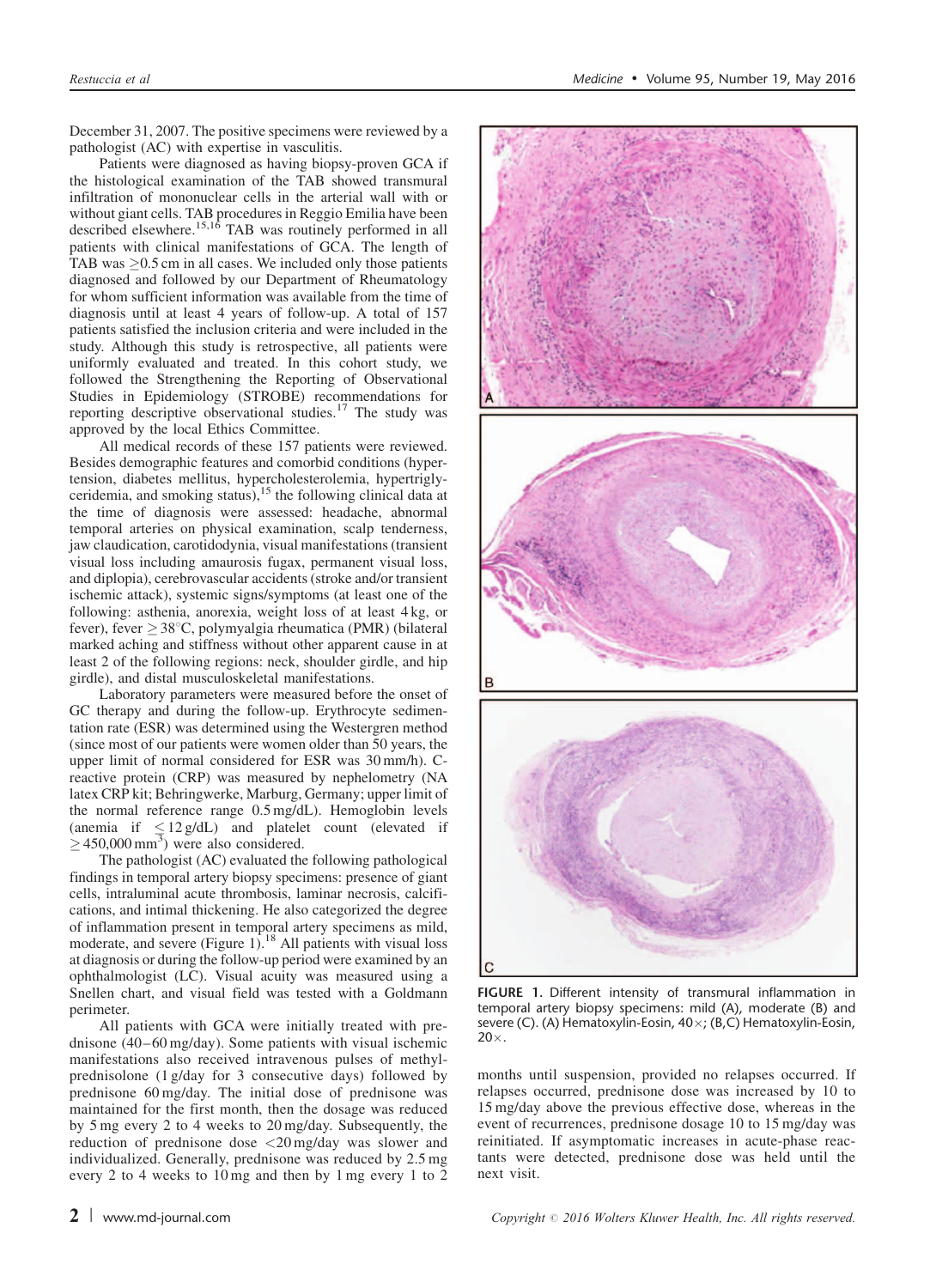In 4 patients, methotrexate (10–15 mg/week) was associated to GCs as initial treatment.

Disease-related signs/symptoms, ESR and CRP levels, and GC dosages were recorded at every follow-up visit (scheduled in most of the patients every 3 months). Cumulative prednisone dose received after 1 year, as well as the total cumulative prednisone dose received during the entire study period, was calculated.

We diagnosed disease flares if all the following criteria were satisfied: reappearance of signs/symptoms of GCA/ PMR, resolution of signs/symptoms after increasing or restarting GC,  $ESR \geq 40$  mm/h or CRP  $\geq 0.5$  mg/day, and exclusion of other causes. Flares occurring during the course of GC treatment were considered relapses, whereas flares occurring at least 1 month after GC withdrawal were considered recurrences.

In case of asymptomatic increases of ESR and/or CRP, the dosage of GC was maintained stable until the next visit, other eventual causes for such increases were investigated, and the dosage of GC was increased only if a clinical flare was documented.

Long-term remission was defined as permanent discontinuation of prednisone without recurrence of symptoms and elevation of inflammatory markers for at least 1 year.

#### Statistical Analysis

Continuous data were described as mean and standard deviation (mean  $\pm$  SD) or median and interquartile range (IQR), and categorical variables as absolute frequencies and percentages. Continuous variables were compared by using t test or Mann-Whitney  $U$  test when the distributions were skewed. Comparison of categorical variables was performed by using  $\chi^2$  or Fischer exact test. Differences in ESR, CRP values, and prednisone dose at the time of flare and time from diagnosis to flare among groups have been tested by means of analysis of variance.

Cox proportional hazards model was used to estimate potential predictors (demographic, clinical, laboratory, pathological findings, and comorbidities) of relapse/recurrence assessed at diagnosis. Hazard ratios (HRs) and 95% confidence intervals (CIs) were computed for each predictor in the univariate analysis and in the multivariate model using the backward stepwise approach ( $P = 0.10$  for removal,  $P = 0.05$  for addition to the model).

Probabilities of no flares (relapses or recurrences) of the disease were estimated by Kaplan-Meier survival curve, considering time at first flare as time of failure, and time at the end of study or death as time at censorship (if the patient had not suffered any relapse or recurrence of the disease).

Time required to achieve maintenance prednisone dose <10 mg/day, <5 mg/day, and time to treatment discontinuation were estimated with the Kaplan-Meier method, and log-rank test was used to compare time between patients with and without flares.

All test were 2-sided; significance was defined at  $P < 0.05$ . Statistical analysis was performed using SPSS version 22.0 (IBM Statistics, IBM Corp, Armonk, NY).

#### RESULTS

The study population consisted of 157 patients: 123 (78%) females and 34 (22%) males. Mean  $(\pm SD)$  age at diagnosis of GCA was  $74 \pm 7.9$  years and median follow-up 80 months (range  $49-125$  months).

Demographic, clinical, laboratory, pathologic findings, and comorbidities at diagnosis are shown in [Table 1](#page-3-0).

Fifty-seven patients (36.5%) had at least 1 flare (relapse and/or recurrence) during the follow-up, median 1 flare (range 1–7). Twenty-nine patients (18.4%) had at least 2 flares. Fortyone patients experienced relapses (total number of relapses: 88), whereas 16 had recurrences (total number of recurrences: 22). Thirty (27.3%) of the 110 flares were experienced during the first year after diagnosis. [Figure 2](#page-4-0) shows Kaplan-Meier estimate of the probability of flare as a function of months from diagnosis, whereas [Table 2](#page-4-0) shows Kaplan-Meier estimates for the probability of no flare.

The majority of relapses occurred with prednisone dosages  $10 \text{ mg/day}$  (73/88: 82.9%), whereas the patients rarely relapsed for doses of prednisone  $\geq 20$  mg/day (6/88: 6.8%), and  $\geq$  25 mg/day (3/88: 3.4%). The most frequent clinical manifestation in the patients who relapsed at a dosage of prednisone  $\leq 10$  mg/day was PMR (49/73, 67.1%), followed by cranial symptoms (15/73, 20.5%), systemic symptoms (11/73, 15.1%), and large vessel vasculitis (LVV) (5/73, 6.8%). PMR was significantly more frequent in patients who relapsed at a dose of prednisone  $\leq 10$  mg/day compared with those who relapsed at a prednisone dose  $>10$  mg/day) (67.1% vs 6.7%,  $P = 0.0001$ ), whereas cranial symptoms were statistically less frequent in patients who relapsed at a prednisone dose  $10 \text{ mg/day}$  (20.5% vs 66.7%,  $P = 0.001$ ).

[Table 3](#page-4-0) shows the distribution of flare types, ESR and CRP levels at time of flare, prednisone dose at time of flare, time from diagnosis to flare, and percentage of patients flaring per year of follow-up. The main clinical manifestation observed during flares was PMR (57.3), followed by cranial symptoms (27.3%). Only 1 patient developed a severe ischemic complication (permanent visual loss because of anterior ischemic optic neuropathy) 13 months after GCA diagnosis, while she was on prednisone 12.5 mg/day. Three patients flared with symptomatic large vessel involvement: 1 developed a pulsating mass in the right parasternal area with evidence of inflammatory ascending aorta aneurysm, 1 a decreased right brachial artery pulse with evidence of right subclavian artery stenosis, and 1 right lower limb (sural) claudication with evidence of occlusion of the right superficial femoral artery. In all these 3 patients, 18F-FDG positron emission tomography (FDG-PET) showed active LVV. The patient with ascending aorta aneurysm had a second flare 22 months after the first characterized by elevated inflammatory markers and recurrence of active LVV at FDG-PET. Five other patients had evidence of LVV at FDG-PET when they flared. All these 5 patients had persistently elevated acute phase reactants and 4 associated clinical manifestations (2 headache, 1 PMR, and 1 wrist arthritis). Prednisone was increased or restarted in all 9 flares with evidence of LVV at FDG-PET. ESR and CRP were elevated before the flare and subsequently normalized.

Mean  $\pm$  SD of ESR and CRP at time of flare were  $54 \pm 25$  mm/h and  $3.8 \pm 3$  mg/dL, respectively. Mean prednisone dose at time of flare was  $8.2 \pm 8.9$  mg/day with a median of 5 mg/day (IQR, 2.5–10 mg/day).

[Table 4](#page-5-0) shows the main clinical and laboratory data at time of the first relapse. Polymyalgia rheumatica (46.5%) was the most common finding followed by cranial symptoms (41.9%). The patient with permanent visual loss developed this complication at the first flare. One patient had LVV at FDG-PET performed for persistently elevated ESR and CRP levels. The mean ESR and CRP values at time of the first relapse were  $53 \pm 23$  mm/h and  $4.4 \pm 3.0$  mg/dL, the mean prednisone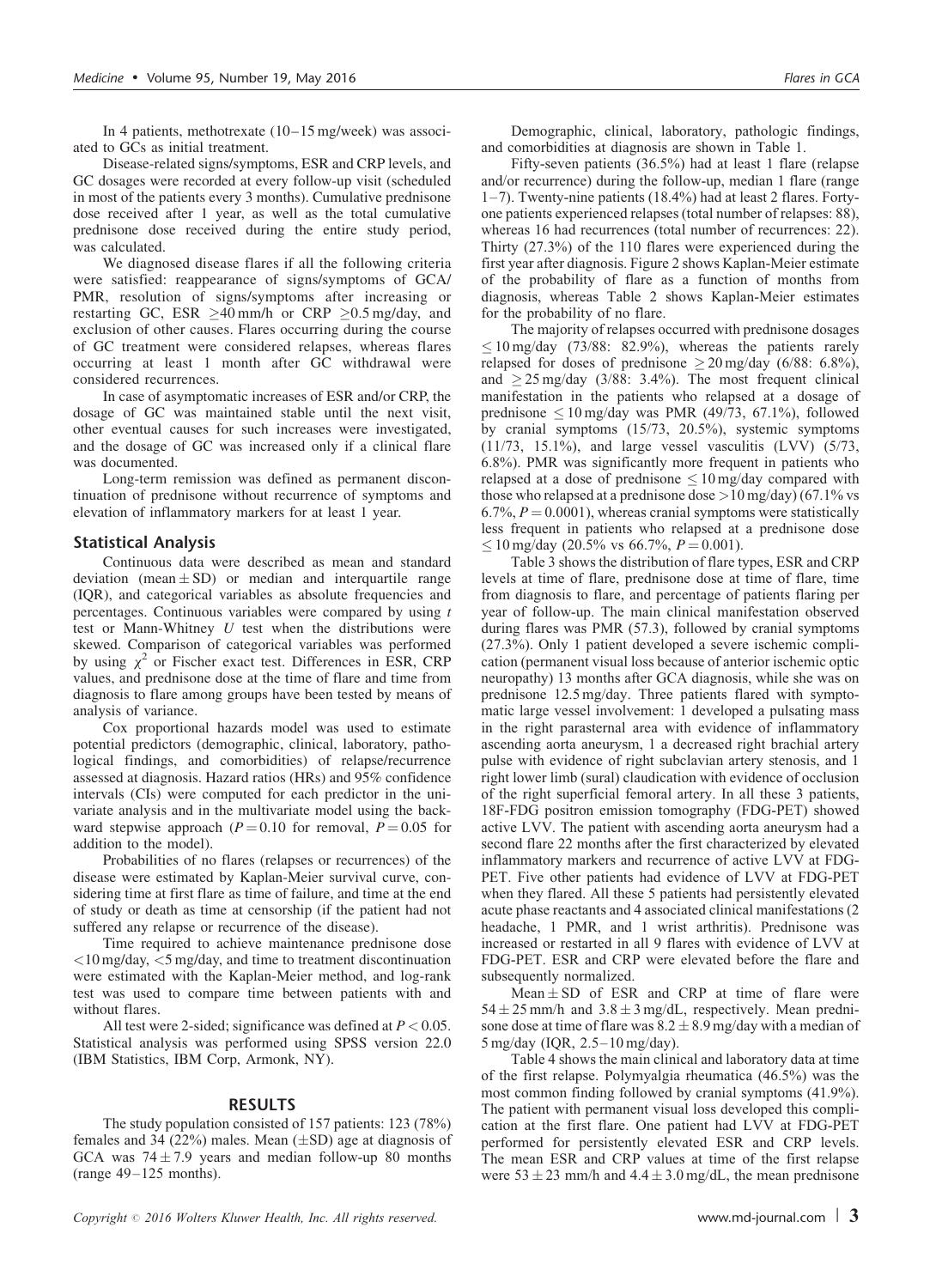| <b>Characteristic</b>                                | All $(n = 157)$    | With Flares $(1)$ n = 57 | Without Flares $(n = 100)$ | $\boldsymbol{P}$ |
|------------------------------------------------------|--------------------|--------------------------|----------------------------|------------------|
| Demographic findings                                 |                    |                          |                            |                  |
| Age, y, mean $\pm$ SD                                | $74 \pm 8$         | $73 + 7$                 | $74 + 7$                   | 0.321            |
| Female                                               | 123 (78)           | 46 (80.7)                | 77 (77)                    | 0.59             |
| Clinical symptoms                                    |                    |                          |                            |                  |
| Headache                                             | 127(80.9)          | 47 (82.5)                | 80 (80)                    | 0.707            |
| Scalp tenderness                                     | 60/152(39.5)       | 22/55(40)                | 38/97 (39.2)               | 0.920            |
| Abnormalities of temporal artery                     | 107/155(69.9)      | 40/57(70.2)              | 67/98 (68.4)               | 0.814            |
| Jaw claudication                                     | 83 (52.9)          | 30(52.6)                 | 53 (53)                    | 0.965            |
| Carotidynia                                          | 16(10.2)           | 5(8.8)                   | 11(11)                     | 0.657            |
| Visual manifestations                                | 47 (29.9)          | 18 (31.6)                | 29 (29)                    | 0.734            |
| Amaurosis fugax                                      | 17(10.8)           | 7(12.3)                  | 10(10)                     | 0.658            |
| Visual loss permanent                                | 28 (17.8)          | 8(14)                    | 20(20)                     | 0.348            |
| Polymyalgia rheumatic                                | 74 (47.1)          | 28(49.1)                 | 46 (46)                    | 0.706            |
| Cranial ischemic manifestations**                    | 104/151 (68.9)     | 40/56(71.4)              | 64/95 (67.4)               | 0.663            |
| Systemic manifestations***                           | 106(67.5)          | 45 (78.9)                | 61 (61)                    | 0.022            |
| Fever $\geq$ 38°C                                    | 27 (17.2)          | 15(26.3)                 | 12(12)                     | 0.022            |
| Peripheral arthritis                                 | 14/156(9)          | 7/57(12.3)               | 7/99(7.1)                  | 0.273            |
| Comorbidities                                        |                    |                          |                            |                  |
| Hypertension                                         | 90/139 (64.7)      | 34/54 (63)               | 56/85 (65.9)               | 0.725            |
| Diabetes                                             | 8/142(5.6)         | 3/57(5.9)                | 5/91(5.5)                  | 0.923            |
| Hypercholesterolemia                                 | 19/146(13.0)       | 4/54(7.4)                | 15/92(16.3)                | 0.137            |
| Hypertriglyceridemia                                 | 10/144(6.9)        | 3/54(5.6)                | 7/90(7.8)                  | 0.743            |
| Heavy smokers <sup>†</sup>                           | 24/151 (15.9)      | 10/54(18.5)              | 14/97(14)                  | 0.510            |
| Laboratory                                           |                    |                          |                            |                  |
| ESR, mm/h, mean $\pm$ SD                             | $87 + 29$          | $89 \pm 31$              | $86 \pm 27$                | 0.650            |
| CRP, mg/dL, mean $\pm$ SD                            | $9.1 \pm 6.1$      | $9.3 \pm 6.0$            | $9.0 \pm 6.3$              | 0.827            |
| Hemoglobin, $g/dL$ , mean $\pm$ SD                   | $11.2 \pm 1.4$     | $10.9 \pm 1.5$           | $11.4 \pm 1.3$             | 0.048            |
| Platelet count, $\times 10^9$ cells/L, mean $\pm$ SD | $386 \pm 113$      | $386 \pm 100$            | $386 \pm 120$              | 0.991            |
| Pathological findings                                |                    |                          |                            |                  |
| Giant cells                                          | 119/149 (79.9)     | 48/54 (88.9)             | 71/95 (74.7)               | 0.038            |
| Laminar necrosis                                     | 41/149 (27.5)      | 13/54 (24.2)             | 28/95 (29.5)               | 0.478            |
| Calcification                                        | 27/152 (17.8)      | $8/55$ (14.5)            | 19/97 (19.6)               | 0.434            |
| Intraluminal acute thrombosis                        | 14/149(9.4)        | $10/54$ (18.5)           | 4/95(4.2)                  | 0.007            |
| Grading of inflammation                              |                    |                          |                            |                  |
| Mild                                                 | 28/147 (19)        | 4/52(7.7)                | 24/95 (25.3)               |                  |
| Moderate                                             | 49/147 (33.3)      | 23/52 (44.2)             | 26/95 (27.4)               | 0.016            |
| Severe                                               | 70/147 (47.6)      | 25/52(48.1)              | 45/95 (47.4)               |                  |
| Intimal hyperplasia                                  |                    |                          |                            |                  |
| Mild                                                 | $12/104$ $(11.5)$  | 2/37(5.4)                | $10/67$ (14.9)             |                  |
| Moderate                                             | 37/104 35.6)       | 11/37(29.7)              | 26/67 (38.8)               | 0.136            |
| Severe                                               | 55/104 (52.9)      | 24/37 (64.9)             | 31/67 (46.3)               |                  |
| Therapy                                              |                    |                          |                            |                  |
| Initial prednisone dose, mg, mean $\pm$ SD           | $46 \pm 16$        | $48 \pm 12$              | $45 \pm 18$                | 0.276            |
| Prednisone therapy duration, mo                      | $40 \pm 38$        | $58 \pm 44$              | $30 \pm 30$                | 0.0001           |
| Cumulative prednisone dose, 1 year, g                | $7.145 \pm 2.468$  | $7.808 \pm 2.391$        | $6.709 \pm 2.436$          | 0.016            |
| Total cumulative prednisone dose, g                  | $12.113 \pm 9.442$ | $15.545 \pm 8.868$       | $10.031 \pm 9.210$         | 0.0001           |

<span id="page-3-0"></span>TABLE 1. Demographic, Clinical, Laboratory, and Histological Findings and Comorbidities at Diagnosis of 157 Patients With Temporal Artery Biopsy-Proven GCA and Comparisons of Findings Between Patients With and Without Disease Flares

 $CRP = C$ -reactive protein,  $ESR =$ erythrocyte sedimentation rate,  $GCA =$  giant cell arteritis.

 $\mathbb{V}$ Values are the number (%), except where otherwise indicated. P values are the comparison between GCA patients with disease flares and those

without disease flares.<br>
\*\*Presence of at least one of the following: jaw claudication, amaurosis fugax, permanent visual loss, stroke, or transient ischemic attack.<br>
\*\*\*Presence of at least one of the following: asthenia,

Patients who still smoked at the time of GCA diagnosis or who had been smoking within the 10 years before the onset of GCA symptoms.

dose was  $10.7 \pm 11.4$  mg/day, with a median of 8.2 mg/day (IQR, 2.8–12.5 mg. Mean time to first relapse was  $14.5 \pm 11.8$  months with a median of 12 months (IQR,  $6.0-18$  months).

[Table 5](#page-5-0) compares the main clinical and laboratory data at time of relapse and at time of recurrence. The frequencies of the main clinical manifestations were similar, whereas the mean ESR and CRP values at time of relapse were higher compared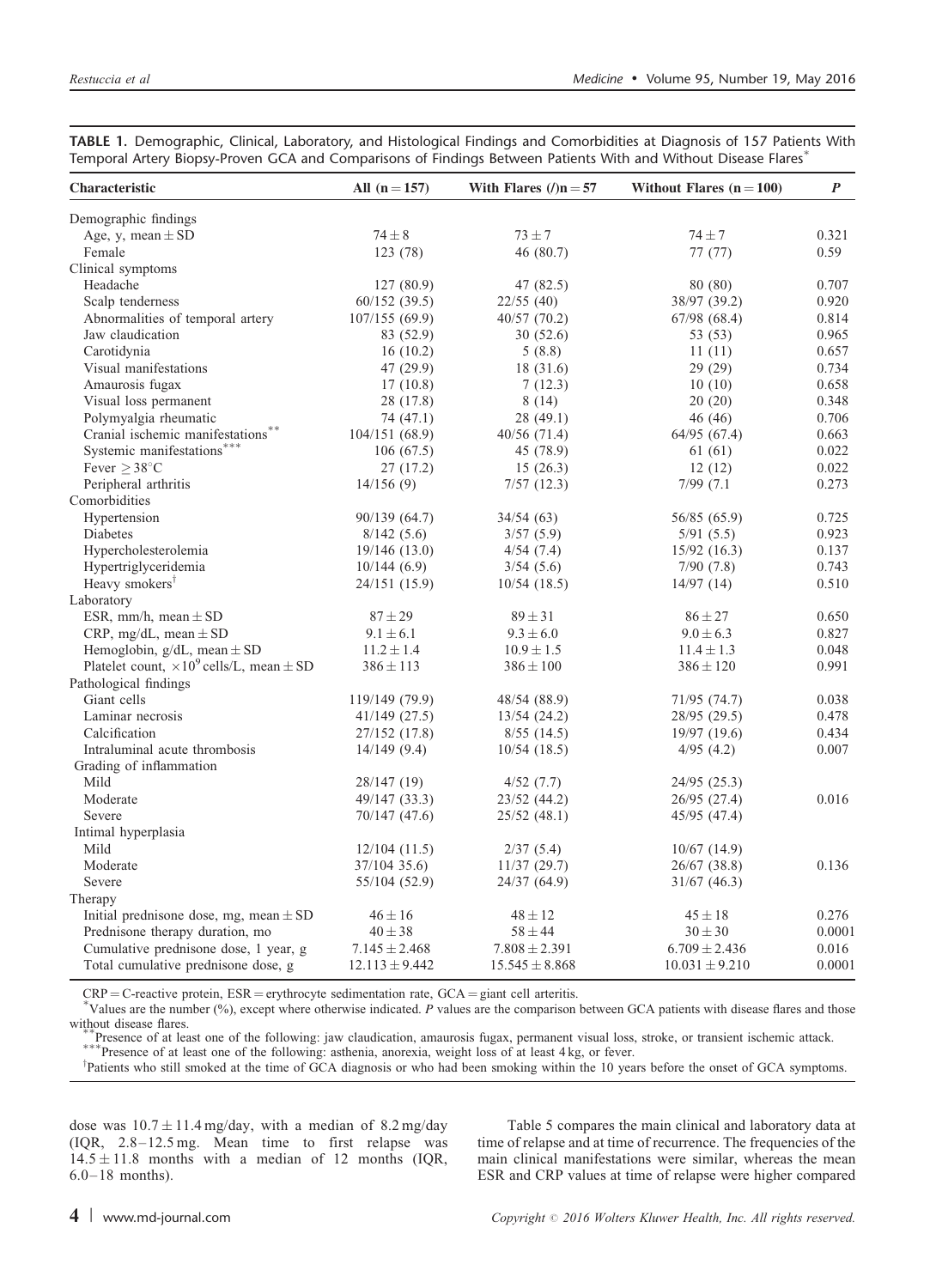<span id="page-4-0"></span>

FIGURE 2. Kaplan-Meier estimate of the probability of flare (relapse or recurrence) over time.

with those observed at time of recurrence  $(56 \pm 27 \text{ vs }$  $49 \pm 17$  mm/h, and  $4.0 \pm 3.0$  vs  $2.7 \pm 2.9$  mg/dL, respectively), although the differences were not statistically significant.

Time from diagnosis to flare was significantly higher in recurrences compared with relapses ( $66.8 \pm 44.1$  vs  $32.1 \pm 32.0$ months,  $P = 0.002$ ) because relapses occurred prevalently in the first year of follow-up (33% vs 4.5%,  $P = 0.006$ ) and recurrences after 5 years of follow-up (45.5% vs 15.9%,  $P = 0.007$ ).

[Table 1](#page-3-0) shows the initial prednisone dose, the therapy duration, and 1st year and total cumulative prednisone doses in patients with and without flares. The initial prednisone dosage was not different in patients with and without flares  $(48 \pm 12 \text{ vs } 100 \text{ m})$  $45 \pm 18$  mg/day), whereas the therapy duration  $(58 \pm 44$  vs  $30 \pm 30$  months,  $P = 0.0001$ ), the cumulative dose at 1 year (7.808  $\pm$  2.391 vs 6.709  $\pm$  2.436 g,  $P = 0.016$ ), and the total

TABLE 2. Kaplan-Meier Estimates for the Probability of No Disease Flares (Relapses or Recurrences)

| Months of<br>Follow-up | <b>Probability of</b><br><b>No Flare</b> | <b>Cumulative</b><br><b>Events</b> |
|------------------------|------------------------------------------|------------------------------------|
| 6                      | 0.924                                    | 12                                 |
| 12                     | 0.859                                    | 23                                 |
| 24                     | 0.756                                    | 37                                 |
| 36                     | 0.683                                    | 47                                 |
| 48                     | 0.667                                    | 49                                 |
| 60                     | 0.641                                    | 52                                 |
| 72                     | 0.632                                    | 53                                 |
| 84                     | 0.632                                    | 53                                 |
| 96                     | 0.619                                    | 54                                 |
| 108                    | 0.619                                    | 54                                 |
| 120                    | 0.600                                    | 55                                 |
| 141                    | 0.530                                    | 57                                 |

 Follow-up is considered from the onset of prednisone therapy to the first flare or the end of the study period.

| Flares (Relapses or Recurrences)*                        |                 |
|----------------------------------------------------------|-----------------|
| <b>Characteristic</b>                                    | No. $(\%)$      |
| Symptoms                                                 |                 |
| Polymyalgia rheumatica                                   | 63/110 (57.3)   |
| Cranial symptoms <sup>†</sup>                            | 30/110 (27.3)   |
| Fever                                                    | 9/110(8.2)      |
| Large vessel vasculitis**                                | 9/110(8.2)      |
| Systemic manifestations <sup>1</sup>                     | 16/110 (14.5)   |
| Acute-phase reactants                                    |                 |
| ESR, mm/h, mean $\pm$ SD                                 | $54 + 25$       |
| CRP, mg/dL, mean $\pm$ SD                                | $3.8 \pm 3.0$   |
| Prednisone dose, mg/day                                  |                 |
| $Mean + SD$                                              | $8.2 \pm 8.9$   |
| Median (IQR)                                             | $5(2.5-10)$     |
| Time from diagnosis to relapses/recurrences, mo          |                 |
| $Mean + SD$                                              | $39.0 \pm 37.2$ |
| Median (IQR)                                             | $27.5(12-51)$   |
| Percentage of patients relapsing per months of follow-up |                 |
| $0 - 12$ mo                                              | 27.3            |
| $13 - 24$ mo                                             | 19.1            |
| $25 - 36$ mo                                             | 17.3            |
| $36 - 48$ mo                                             | 10.0            |
| $49 - 60$ mo                                             | 4.5             |
| $>60$ mo                                                 | 21.8            |

TABLE 3. Main Characteristics and Timing of Flares in 110

 $CRP = C$ -reactive protein,  $IQR =$  interquartile range.

Values are the number (%), except where otherwise indicated.  $ESR =$  erythrocyte sedimentation rate.<br>  $*$  Large vessel involvement: evidence of active large vessel vasculitis

at 18F-FDG positron emission tomography (FDG-PET).

Cranial symptoms: headache, scalp tenderness, jaw claudication, temporal artery abnormalities, Carotidynia, cranial ischemic complications.

<sup>‡</sup>Presence of at least one of the following: asthenia, anorexia, weight loss of at least 4 kg, or fever.

cumulative prednisone dose  $(15.545 \pm 8.868$  vs  $10.031 \pm 9.210$  g,  $P = 0.0001$ ) were significantly higher in patients with flares.

[Table 6](#page-6-0) shows the prednisone dose and ESR and CRP values at the time of relapse at different follow-up times. There was a progressive reduction of the prednisone dose over time (from  $13.7 \pm 12.0$  mg/day for the relapses occurring during the first year of therapy to  $2.3 \pm 1.3$  mg/day for the relapses occurring during the 5th year of treatment), whereas ESR and CRP values remained stable over time.

[Table 7](#page-6-0) shows the laboratory characteristics and prednisone dose at each flare type.

CRP levels at the time of flare were lower in PMR flares compared with the flares characterized by cranial manifestations ( $P = 0.013$ ). Prednisone dose at the time of flare was significantly lower in PMR flares compared with the flares characterized by cranial symptoms  $(P = 0.003)$  or systemic manifestations ( $P < 0.0001$ ), whereas flares presenting with systemic manifestations were associated with higher prednisone dose at the time of flare compared with those presenting with LVV ( $P = 0.038$ ). Time from diagnosis to flare was longer in flares characterized by PMR or LVV compared with those characterized by cranial manifestations  $(P < 0.0001$  and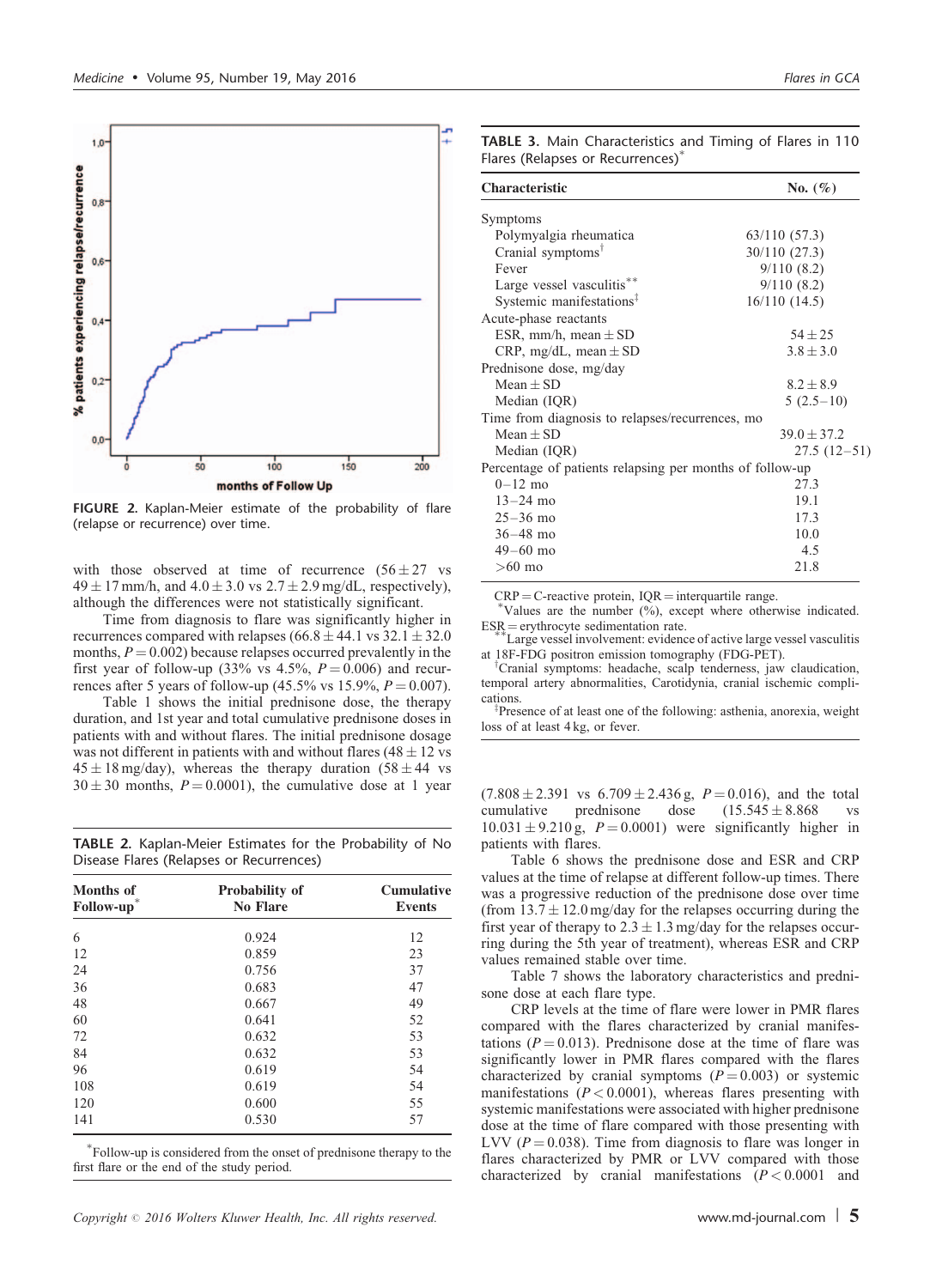| 20/43 (46.5)                                    |
|-------------------------------------------------|
| 18/43 (41.9)                                    |
| $5/43$ $(11.6)$                                 |
| 1/43(2.3)                                       |
| 11/43(25.6)                                     |
|                                                 |
| $53 + 23$                                       |
| $4.4 + 3.0$                                     |
|                                                 |
| $10.7 + 11.4$                                   |
| $8.2(2.8-12.5)$                                 |
| Time from diagnosis to relapses/recurrences, mo |
| $14.5 + 11.8$                                   |
| $12.0(6.0-18.0)$                                |
|                                                 |

<span id="page-5-0"></span>TABLE 4. Main Characteristics at Time of First Relapse in 43 Patients With Biopsy-proven GCA

 $CRP = C$ -reactive protein,  $IQR =$  interquartile range.

 $\sqrt{\text{Values}}$  are the number (%), except where otherwise indicated.<br>ESR = erythrocyte sedimentation rate.

Large vessel involvement: evidence of active large vessel vasculitis at 18F-FDG positron emission tomography (FDG-PET).

Cranial symptoms: headache, scalp tenderness, jaw claudication, temporal artery abnormalities, Carotidynia, cranial ischemic complications.

<sup>‡</sup>Presence of at least one of the following: asthenia, anorexia, weight loss of at least 4ckg, or fever.

 $P = 0.003$ , respectively) or systemic manifestations ( $P < 0.0002$ ) and  $P = 0.005$ , respectively).

Time required to achieve a maintenance prednisone dose  $\langle$  10 mg/day,  $\langle$  5 mg/day and time to treatment suspension were compared between patients with and without flares using the Kaplan-Meier survival analysis method [\(Figure 3](#page-7-0)).

Patients with flares required significantly longer periods of time to reach a maintenance dose of prednisone  $\langle 5 \rangle$  mg/day  $(P = 0.014)$  ([Figure 3](#page-7-0)B) and to completely suspend prednisone therapy  $(P = 0.002)$  [\(Figure 3](#page-7-0)C).

## Predictive Factors of Flare

[Table 1](#page-3-0) compares the demographic, clinical, laboratory, histological findings, and comorbidities between patients with and without flares.

At disease onset, fever  $\geq 38^{\circ}$ C and systemic manifestations were more frequently observed in flaring patients  $(P = 0.022)$ . No differences in the 2 groups were observed for the considered comorbidities. Acute-phase reactants levels at diagnosis were similar in patients with or without flare, whereas hemoglobin levels were significantly lower in patients with flares ( $P = 0.048$ ). The TAB specimens of the patients with flares had a significantly higher frequency of giant cells  $(P = 0.038)$  and intraluminal acute thrombosis  $(P = 0.007)$ and they were more inflamed compared with those of patients without flares ( $P = 0.016$ ). A moderate/severe inflammation in temporal artery was present in 48 of 52 (92.3%) of patients with flares and in 71 of 95 (74.7%) of patients without flares. The difference was statistically significant ( $P = 0.009$ ). A univariate Cox proportional hazards model was used to assess the

|  |  | TABLE 5. Main Characteristics and Timing of Relapses and Recurrences in 88 Relapses and 22 Recurrences* |
|--|--|---------------------------------------------------------------------------------------------------------|
|  |  |                                                                                                         |

| Characteristic                                         | Relapses $(n=88)$ | Recurrences $(n=22)$ | $\boldsymbol{P}$ |
|--------------------------------------------------------|-------------------|----------------------|------------------|
| Symptoms                                               |                   |                      |                  |
| Polymyalgia rheumatic                                  | 50/88 (56.8)      | 13/22(59.1)          | 0.847            |
| Cranial symptoms <sup>1</sup>                          | 25/88 (28.4)      | 5/22(22.7)           | 0.592            |
| Fever                                                  | 8/88(9.1)         | 1/22(4.5)            | 0.684            |
| Large vessel vasculitis**                              | 6/88(6.8)         | 3/22(13.6)           | 0.379            |
| Systemic symptoms <sup>‡</sup>                         | 15/88(17.0)       | 1/22(4.5)            | 0.186            |
| Acute-phase reactants                                  |                   |                      |                  |
| ESR, mm/h, mean $\pm$ SD                               | $56 \pm 27$       | $49 \pm 17$          | 0.780            |
| CRP, mg/dL, mean $\pm$ SD                              | $4.0 \pm 3.0$     | $2.7 \pm 2.9$        | 0.575            |
| Prednisone dose, mg/day                                |                   |                      |                  |
| $Mean \pm SD$                                          | $8.2 \pm 8.9$     |                      |                  |
| Median (IQR)                                           | $5(2.5-10.0)$     |                      |                  |
| Time from diagnosis to flare, mo                       |                   |                      |                  |
| $Mean \pm SD$                                          | $32.1 \pm 32.0$   | $66.8 \pm 44.1$      | 0.002            |
| Median (IQR)                                           | $20.5(9-45)$      | $51(29-109)$         |                  |
| Percentage of patients flaring per months of follow-up |                   |                      |                  |
| $0 - 12$ mo                                            | 29/88 (33.0)      | 1/22(4.5)            | 0.006            |
| $13 - 24$ mo                                           | 19/88 (21.6)      | 2/22(9.1)            | 0.236            |
| $25 - 36$ mo                                           | $13/88$ (14.8)    | $6/22$ $(27.3)$      | 0.207            |
| $37 - 48$ mo                                           | 9/88(10.2)        | 2/22(9.1)            | 1.000            |
| $49 - 60$ mo                                           | 4/88(4.5)         | 1/22(4.5)            | 1.000            |
| $>60$ mo                                               | $14/88$ (15.9)    | $10/22$ (45.5)       | 0.007            |

 $CRP = C$ -reactive protein,  $ESR = \text{erythrocyte sedimentation rate}$ ,  $IQR = \text{interquartile range}$ .<br>\*Values are the number (%), except where otherwise indicated.

<sup>\*</sup>Large vessel involvement: evidence of active large vessel vasculitis at 18F-FDG positron emission tomography (FDG-PET).

Cranial symptoms: headache, scalp tenderness, jaw claudication, temporal artery abnormalities, Carotidynia, cranial ischemic complications. <sup>‡</sup>Presence of at least one of the following: asthenia, anorexia, weight loss of at least 4 kg, or fever.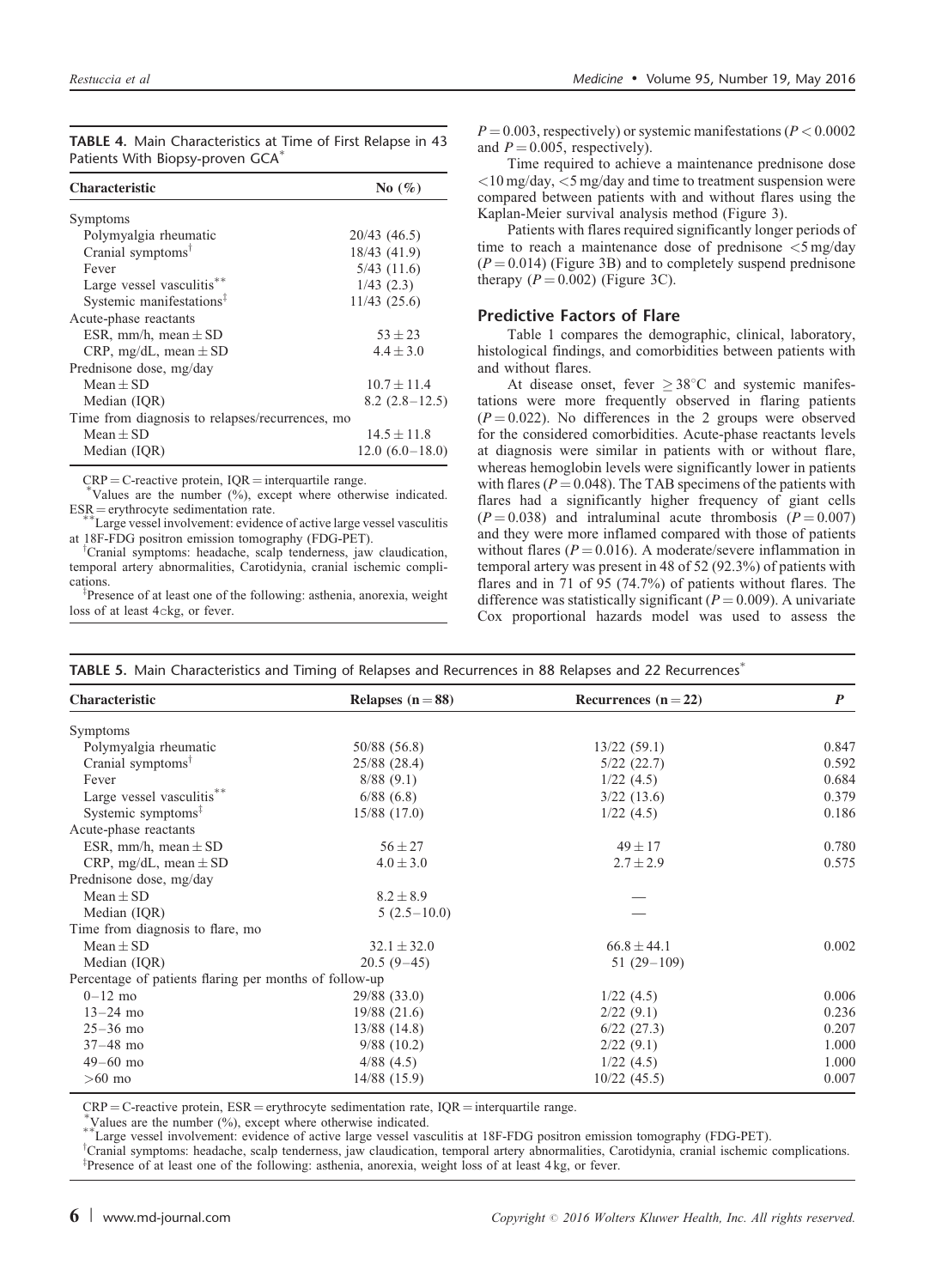<span id="page-6-0"></span>TABLE 6. Prednisone Dose and ESR and CRP Levels at the Time of Relapse at Different Follow-Up Times

| <b>Follow-up Time</b> | <b>Prednisone Dose</b> |  |  |
|-----------------------|------------------------|--|--|
| $0-12$ mo             |                        |  |  |
| Prednisone, mg/day    | $13.7 + 12.0$          |  |  |
| ESR, mm/h             | $54 \pm 22$            |  |  |
| $CRP$ , mg/dL         | $4.5 + 3.1$            |  |  |
| 13-24 months          |                        |  |  |
| Prednisone, mg/day    | $7.6 + 6.2$            |  |  |
| ESR, mm/h             | $58 + 31$              |  |  |
| $CRP$ , mg/dL         | $4.7 \pm 3.1$          |  |  |
| $25-36$ months        |                        |  |  |
| Prednisone, mg/day    | $5.8 + 4.1$            |  |  |
| ESR, mm/h             | $71 \pm 33$            |  |  |
| $CRP$ , mg/dL         | $4.1 + 2.8$            |  |  |
| 37-48 months          |                        |  |  |
| Prednisone, mg/day    | $3.4 \pm 3.1$          |  |  |
| ESR, mm/h             | $54 \pm 34$            |  |  |
| $CRP$ , mg/dL         | $2.8 \pm 2.1$          |  |  |
| $49-60$ months        |                        |  |  |
| Prednisone, mg/day    | $2.3 \pm 1.3$          |  |  |
| ESR, mm/h             | $37 \pm 16$            |  |  |
| CRP, mg/dL            | $3.0 \pm 2.1$          |  |  |
| $>60$ months          |                        |  |  |
| Prednisone, mg/day    | $3.4 \pm 1.8$          |  |  |
| ESR, mm/h             | $49 \pm 14$            |  |  |
| $CRP$ , mg/dL         | $2.9 \pm 3.4$          |  |  |

 $CRP = C$ -reactive protein,  $ESR =$ erythrocyte sedimentation rate. Values are mean  $\pm$  SD.

association between increased risk of flare and findings at diagnosis ([Table 8\)](#page-8-0).

The presence of fever ( $>38^{\circ}$ C) (HR 2.02, 95% CI 1.12– 3.65), giant cells (HR 2.58, 95% CI 1.10–6.04), intraluminal acute thrombosis (HR 2.54, 95% CI 1.28–5.06), and the severity of inflammatory infiltrate (moderate/severe vs mild) (HR 3.47, 95% CI 1.25–9.65) were significantly associated with an increased risk to develop flares, whereas low hemoglobin levels (HR 0.77, 95% CI 0.62–0.96) were associated with a reduced risk to develop flares. In the multivariate model, only fever  $\geq 38^{\circ}$ C (HR 2.14, 95% CI 1.06–4.32) and the severity of inflammatory infiltrate (moderate/severe vs mild) (HR 5.41, 95% CI 1.64–17.87) were significantly associated with increased risk of flare.

### **DISCUSSION**

In our study, 36.5% of our patients followed for at least 4 years after the diagnosis of GCA had  $\geq$ 1 flares. The frequency of flares was overall similar to that reported by Martinez-Lado et al,<sup>[5](#page-8-0)</sup> Kermani et al,<sup>[11](#page-9-0)</sup> and Liozon et al<sup>[7](#page-8-0)</sup> (40.8%, 34%, and 36.2%, respectively), but lower than that reported in 2 other studies.<sup>[6](#page-8-0),[8](#page-8-0)</sup> Alba et al<sup>6</sup> and Proven et al<sup>8</sup> in their cohorts of patients evaluated a frequency of flares of 64% and 48%, respectively.

These differences are partially related to the different definition of flare. We used a strict definition, considering flare as reappearance of GCA-related clinical manifestations accompanied by elevated ESR and/or CRP that required treatment adjustment. In a recent study from Mayo Clinic, the authors found flares in 74.5% of patients with biopsy-proven GCA; however, 28.6% of flares were related to increased serum inflammatory markers only.<sup>9</sup> When flares were identified by the combination of symptoms and abnormal acute-phase reactants, the frequency of flares dropped to  $47.2\%$ . In agreement with other observational studies<sup>[5,6,9](#page-8-0)</sup> the more frequent clinical manifestations at the time of flare were PMR, headache, and systemic manifestations, whereas symptomatic large-vessel involvement was rarely observed (only 3 patients). We also confirmed previous observations that permanent visual loss is usually observed at diagnosis and very rarely occurs as disease flare after starting GC treatment.<sup>[5,6,16](#page-8-0)</sup>

Our study also confirmed that flares may occur at any time during the follow-up; however, they were more frequent during the first 2 years (46.4%) after the diagnosis and subsequently became less frequent except after 5 years when most exacer-<br>bations were recurrences.<sup>[5,6](#page-8-0)</sup> Most flares of GCA (78.2%) occurred within the first 5 years from the diagnosis, as also observed in other observational follow-up studies. Labarca et al<sup>9</sup> observed that 79% of first relapses occurred during the first 5 years, whereas in Alba et al's study,  $6\frac{92}{%}$  $6\frac{92}{%}$  of flares occurred in the first 5 years of follow-up. In keeping with Alba et al's observations, $6 \text{ we found that over the years, relapses}$  $6 \text{ we found that over the years, relapses}$ 

| <b>TABLE 7.</b> Laboratory Characteristics and Prednisone Dose at Each Flare Type <sup>*</sup> |                                                                  |                                         |                                          |                                                          |
|------------------------------------------------------------------------------------------------|------------------------------------------------------------------|-----------------------------------------|------------------------------------------|----------------------------------------------------------|
|                                                                                                | Polymyalgia<br><b>Rheumatica</b>                                 | <b>Cranial</b><br><b>Manifestations</b> | <b>Systemic</b><br><b>Manifestations</b> | LVV                                                      |
| ESR, mm/h                                                                                      | $49 + 21$                                                        | $60 + 29$                               | $61 + 32$                                | $59 + 38$                                                |
| CRP, mg/dL                                                                                     | $3.3 + 2.8$ <sup>**</sup>                                        | $5.1 + 3.0$                             | $5.0 + 2.5$                              | $2.9 + 3.7$                                              |
| Prednisone dose at the time of flare, mg/day<br>Time from diagnosis to flare, mo               | $4.2 \pm 2.6$ <sup>****,†</sup><br>$48.6 \pm 38.1^{\frac{5}{1}}$ | $11.7 + 9.7$<br>$16.7 \pm 13.5$         | $16.7 \pm 18.1$<br>$15.9 + 14.9$         | $6.3 \pm 5.3^{\ddagger}$<br>$53.2 \pm 42.1$ <sup>1</sup> |

 $CRP = C$ -reactive protein,  $ESR = \text{erythrocyte sedimentation rate}$ ,  $= \text{large vessel vasculitis}$ .<br>\*Values are Mean  $\pm$  SD.

Versus cranial manifestations  $P = 0.013$ .<br>\*\*\*Versus cranial manifestations  $P = 0.003$ .

Versus systemic manifestations  $P = 0.0001$ .

<sup>‡</sup>Versus systemic manifestations  $P = 0.038$ .

 $\frac{8}{3}$ Versus cranial manifestations  $P < 0.0001$ .

 $\forall$ Yersus systemic manifestations  $P < 0.0001$ .

Versus cranial manifestations  $P = 0.003$ .<br>
\*Versus systemic manifestations  $P = 0.00$ .

 $N$ Versus systemic manifestations  $P = 0.005$ .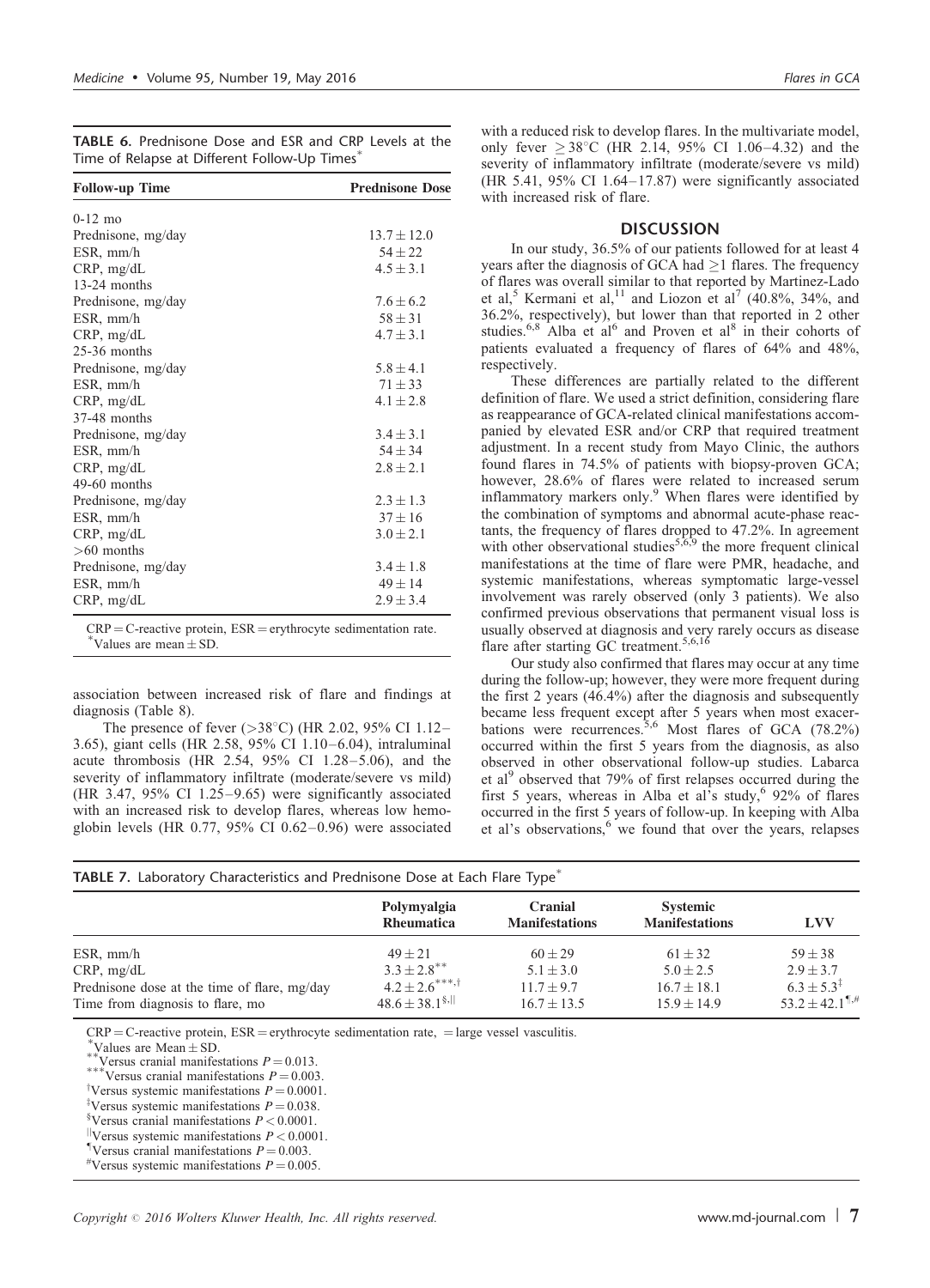<span id="page-7-0"></span>

FIGURE 3. (A) Survival curve showing the time required to reach a maintenance prednisone dose <10 mg/day in patients with (broken line) and without (solid line) flares. The median time in patients with flares was 30 weeks (95% confidence interval [CI]: 25.7–34.3 weeks), whereas in patients without flares was 25.7 weeks (95% CI: 24.0–27.5 weeks) ( $P = 0.19$ ). (B) Survival curve showing the time required to reach a maintenance prednisone dose <5 mg/day in patients with (broken line) and without (solid line) flares. The median time in patients with flares was 48 weeks (95% CI: 40.6–56.8 weeks), whereas in patients without flares was 38.9 weeks (95% CI: 33.7–44.0 weeks)  $(P=0.014)$ . (C) Survival curve showing the time required to reach a stable dose of prednisone 0 mg/day in patients with (broken line) and without (solid line) flares. The median time in patients with flares was 151.9 weeks (95% CI: 109.9–193.8 weeks), whereas in patients without flares was 73.3 weeks (95% CI: 64.2–82.3 weeks) ( $P = 0.002$ ).

occurred at lower prednisone doses, however, although ESR and CRP values during relapses were lower compared with those observed at disease onset, and the values of acute-phase reactants at the time of relapse over time were stable. Similarly to other studies,<sup>[5,6](#page-8-0)</sup> mean time to first relapse was  $14.5 \pm 11.8$ months with median 12 months (IQR, 6–18 months) and first relapses occurred when patients were receiving a mean prednisone dose of  $10.7 \pm 11.4$  mg/day with a median dose of 8.2 mg/day (IQR, 2.8–12.5 mg/day). Previous studies showed that disease flares were rare on prednisone doses  $>20 \text{ mg/d}$ <br>day.<sup>[5,6,11](#page-8-0)</sup> Kermani et al<sup>11</sup> observed that 54% of relapses

occurred on daily prednisone dose of 1 to 10 mg. In agreement with these results, we observed that the majority of relapses occurred with prednisone dosages  $\leq 10$  mg/day (82.9%), whereas only 3 patients relapsed while receiving  $\geq$  25 mg/day.

We did not find differences in clinical manifestations and acute-phase reactants between relapses and recurrences. We observed that patients with recurrences had a significantly longer time from diagnosis to flare because most of recurrences occurred 5 years after the diagnosis, whereas most of relapses occurred within the first year. As expected, we observed that patients with relapses or recurrences had a longer duration of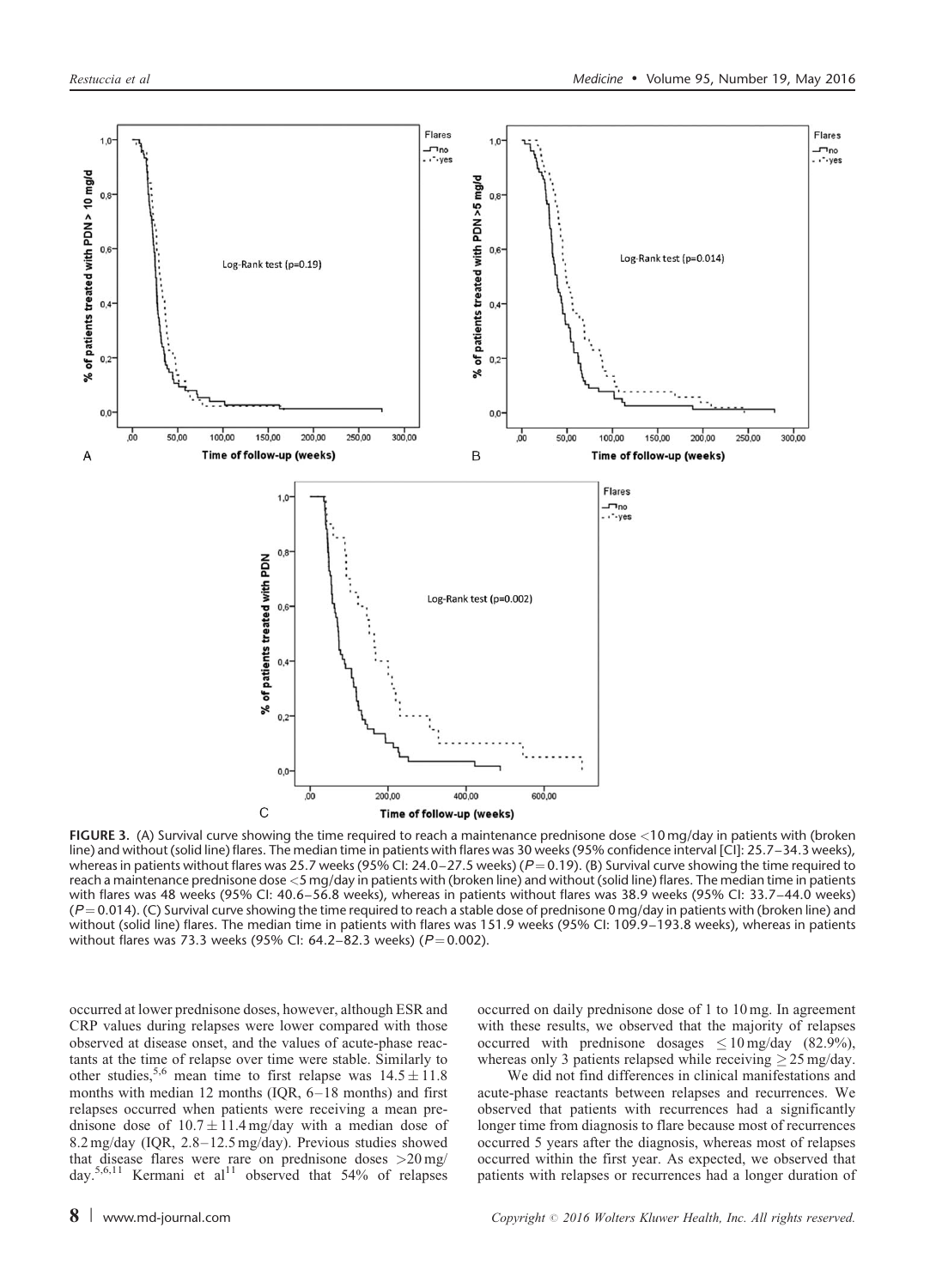<span id="page-8-0"></span>

| <b>TABLE 8.</b> Predictive Variables of Flares (Relapses or Recurrences) |  |  |  |  |  |
|--------------------------------------------------------------------------|--|--|--|--|--|
|--------------------------------------------------------------------------|--|--|--|--|--|

|                                                    | <b>Univariate</b>      |       | <b>Multivariate</b>    |       |
|----------------------------------------------------|------------------------|-------|------------------------|-------|
| <b>Characteristic</b>                              | HR $(95\% \text{ CI})$ | P     | HR $(95\% \text{ CI})$ |       |
| Fever $>38^{\circ}$ C                              | $2.02(1.12-3.65)$      | 0.019 | $2.14(1.06-4.32)$      | 0.03  |
| Hemoglobin, g/dL                                   | $0.77(0.62-0.96)$      | 0.02  | $0.96(0.76-1.21)$      | 0.74  |
| Giant cells                                        | $2.58(1.10-6.04)$      | 0.029 | $1.43(0.56-3.65)$      | 0.45  |
| Intraluminal acute thrombosis                      | $2.54(1.28-5.06)$      | 0.008 | $1.16(0.49-2.77)$      | 0.73  |
| Severity of inflammation (moderate/severe vs mild) | $3.47(1.25-9.65)$      | 0.017 | $5.41(1.64 - 17.87)$   | 0.006 |

Univariate and multivariate (backward stepwise approach) Cox proportional hazards models were used for analysis.  $95\%$  CI =  $95\%$  confidence interval,  $HR =$  hazard ratio.

therapy and a higher cumulative prednisone dose than those who did not have GCA flares. We also evaluated the laboratory characteristics and prednisone dose for each type of flare. Confirming the observations of Alba et al, $6$  inflammation markers were higher in flares characterized by systemic manifestations, particularly compared with those presenting with PMR. However, we also observed that the prednisone dose at the time of flare was lower in patients flaring with PMR or LVV compared with those flaring with cranial manifestations or systemic disease, whereas the time from diagnosis to flare was longer. These findings indicate that PMR or LVV flares occur later when disease activity progressively decreases and lower prednisone doses are required to maintain remission. Adrenal insufficiency causing PMR-like myalgia has been reported after long-standing GC therapy in GCA, but unlike true flares is not associated with elevated serum inflammatory markers.<sup>[19,20](#page-9-0)</sup> Therefore, we emphasize the importance of a strict definition of flares, particularly those characterized by PMR manifestations, because in the absence of an increase in inflammatory markers, the distinction at low GC dosages between symptoms of hypoadrenalism and mild disease activity, especially in retrospective studies, may be difficult.

A major issue in the treatment of patients with GCA is to define predictors that at the time of GCA diagnosis may identify patients at increased risk of flaring. As evidenced by other authors,<sup>5,6</sup> we observed that the mean duration of prednisone treatment was longer and 1-year and total cumulative GC doses were higher in patients with flares compared with those without flares. Proven et  $al^8$  in a population-based study showed that adverse events associated with GCs occurred in 86% of patients and that a higher cumulative dose of GCs was associated with the development of GC side effects.

Identification of reliable predictors of flares is an important part of the research agenda of GCA because defining optimal treatment strategies may shorten the treatment duration and minimize the cumulative GC burden. Other studies have found that a strong initial systemic inflammatory response and anemia at diagnosis were associated with relapsing disease and prolonged GC therapy.<sup>5,6,10,12</sup> In our study, systemic manifestations, fever, and lower hemoglobin levels at diagnosis were significantly more frequent in the patients with flares compared with those without flares. No studies have evaluated the role of pathological findings of TAB as predictors of future flares. We observed that giant cells, intraluminal acute thrombosis, and severity of transmural inflammation were more frequent in patients with flares. In the multivariate model, only fever  $\geq$  38°C and the severity of inflammation observed at TAB

(moderate/severe vs mild) remained significantly associated with an increased risk of flares. Our findings are consistent with previous observations that a strong initial inflammatory response is associated with a flaring disease course and prolonged requirements of GCs.<sup>5,6,10,12</sup> Temporal artery biopsy remains the criterion standard for the diagnosis of GCA; however, our data showed that this procedure may also identify patients at diagnosis with more severe disease. Further studies need to confirm our observation.

Our study has several limitations. First, as in all retrospective studies, incomplete datasets may have influenced the findings. Other limitation includes the possibility of referral bias. Strength of the study was the long follow-up duration. Furthermore, selecting only patients diagnosed and treated in the Department of Rheumatology, patients included in the study were uniformly evaluated and treated.

In conclusion, this study confirms that flares are frequent in an Italian cohort of patients with biopsy-proven GCA. Fever and severity of inflammation at TAB examination at diagnosis predict the development of disease flares.

# **REFERENCES**

- 1. Salvarani C, Cantini F, Boiardi L, et al. Polymyalgia rheumatica and giant-cell arteritis. N Engl J Med.  $2002;347:261-271$ .
- 2. Salvarani C, Cantini F, Hunder GG. Polymyalgia rheumatica and giant-cell arteritis. Lancet. 2008;372:234–245.
- 3. Weyand CM, Goronzy JJ. Giant-cell arteritis and polymyalgia rheumatica. N Engl J Med. 2014;371:50–57.
- 4. Andersson R, Malmvall BE, Bengtsson BA. Long-term corticosteroid treatment in giant cell arteritis. Acta Med Scand. 1986;220:465– 469.
- 5. Martinez-Lado L, Calvino-Diaz C, Pineiro A, et al. Relapses and recurrences in giant cell arteritis: a population-based study of patients with biopsy-proven disease from northwestern Spain. Medicine (Baltimore). 2011;90:186–193.
- 6. Alba MA, García-Martínez A, Prieto-González S, et al. Relapses in patients with giant cell arteritis: prevalence, characteristics, and associated clinical findings in a longitudinally followed cohort of 106 patients. Medicine (Baltimore). 2014;93:194–201.
- 7. Liozon E, Roblot P, Paire D, et al. Anticardiolipin antibody levels predict flares and relapses in patients with giant-cell (temporal) arteritis. A longitudinal study of 58 biopsy-proven cases. Rheumatology. 2000;39:1089–1094.
- 8. Proven A, Gabriel SE, Orces C, et al. Glucocorticoid therapy in giant cell arteritis: duration and adverse outcomes. Arthritis Rheum. 2003;49:703–708.